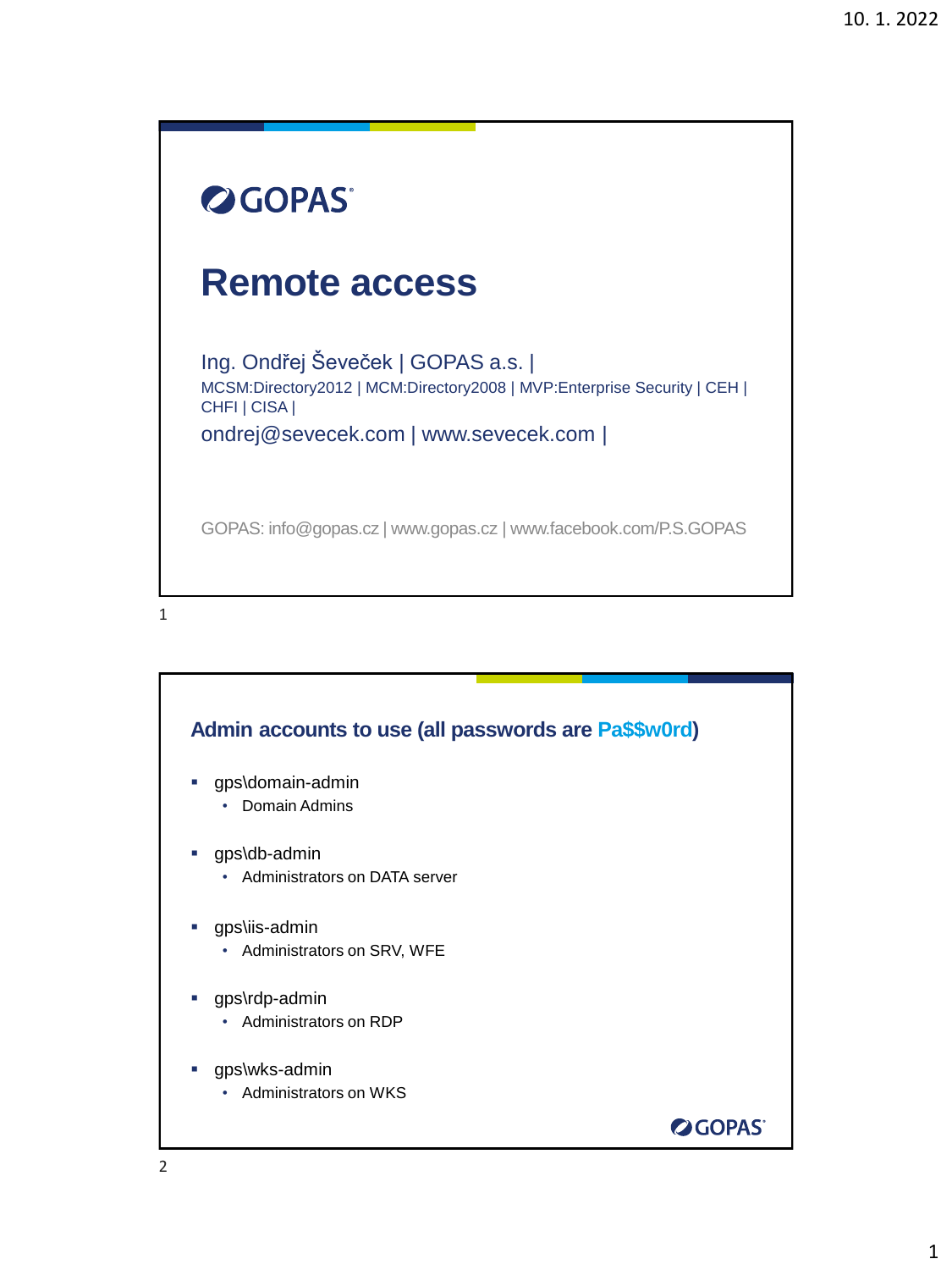## **User input and passwords**

```
$login = Read-Host 'Type your login'
$login.GetType().FullName
```
# password only [SecureString] \$password = Read-Host 'Type password' -AsSecureString \$password.GetType().FullName

# password only [SecureString] \$securePwd = ConvertTo-SecureString 'Pa\$\$w0rd' -AsPlainText -Force

# whole credentials [PSCredential] \$credentials = Get-Credential \$login -Message 'Login for WMI' \$credentials.GetType().FullName

# plaintext password from the [PSCredential] \$credentials.GetNetworkCredential().Password # plaintext password from the [SecureString] (New-Object Management.Automation.PSCredential 'NoLgn', \$securePwd ).GetNetworkCredential().Password

**OGOPAS** 

3

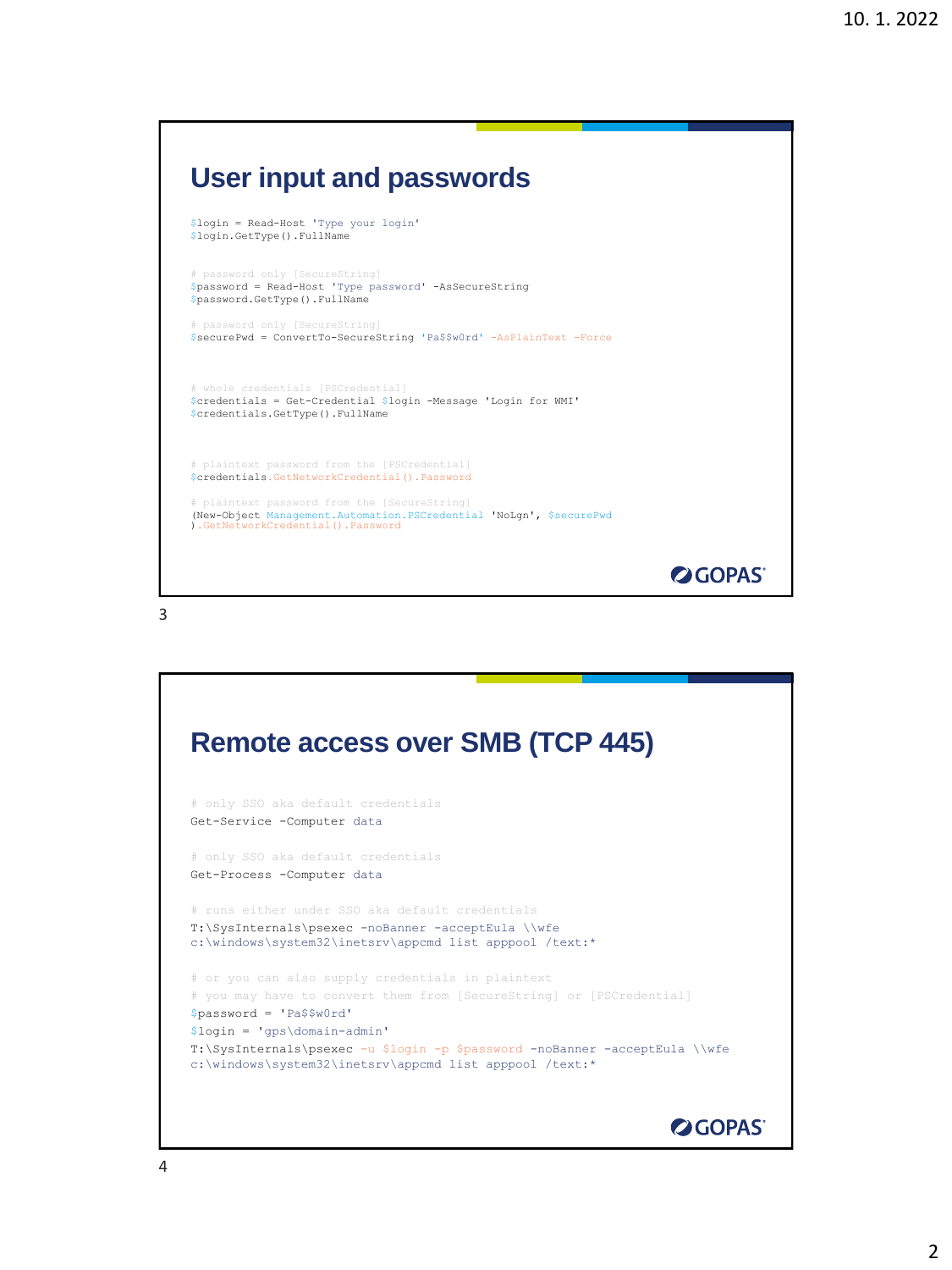

Get-WmiObject Win32\_LogicalDisk \$cred -Computer data

(gwmi -List Win32\_Process -Computer wfe -Cred \$cred).Create('mspaint')